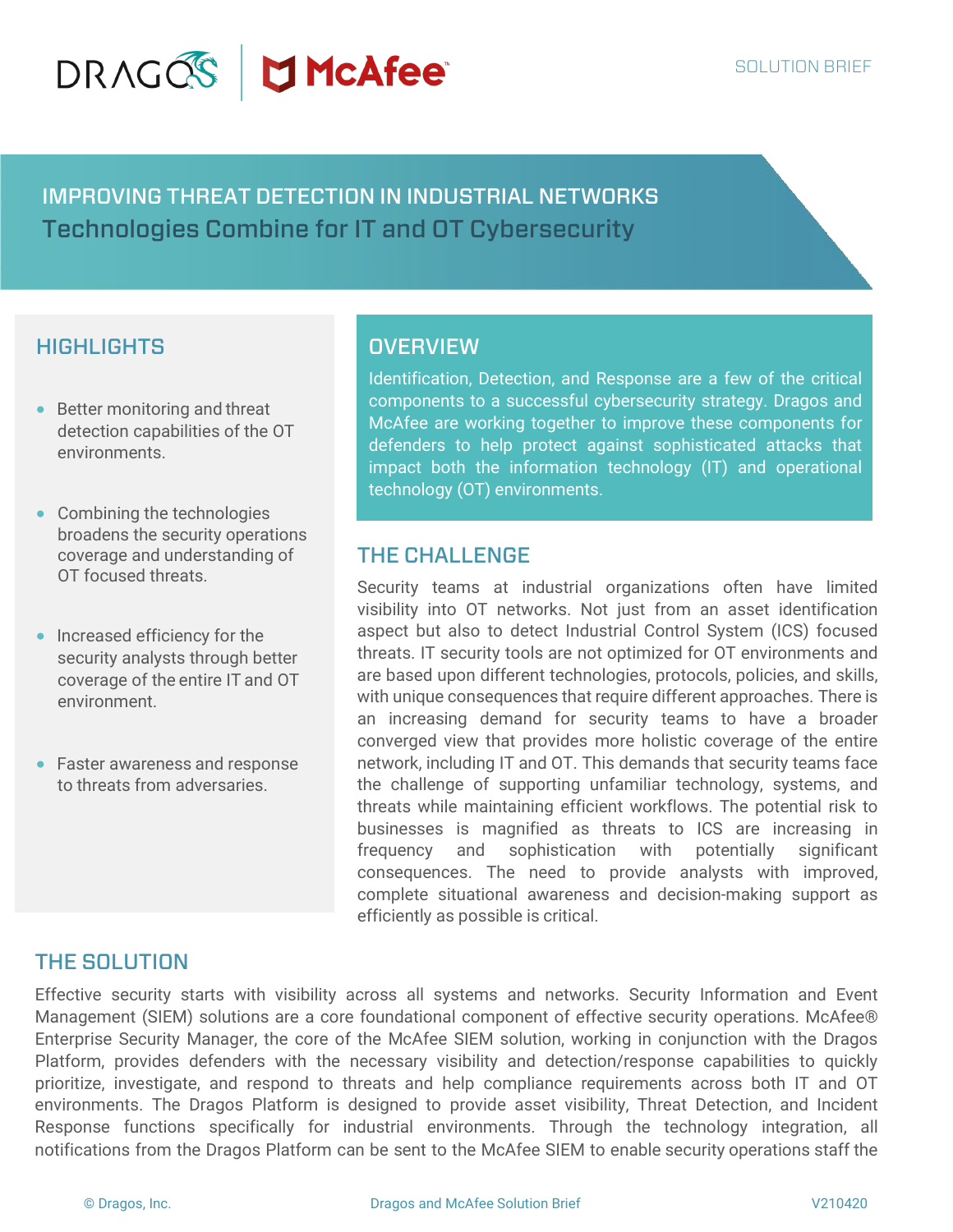

necessary information to centralize potential detected threat activity.

The Dragos Platform detects and displays ICS threats in four different ways, which are then displayed locally on the four types of detection dashboard, but also shared with McAfee SIEM where initial response teams can perform validation and then triage the notification.

#### HOW IT WORKS

The Dragos Platform is an ICS cybersecurity solution that provides defenders with unprecedented knowledge and understanding of their industrial assets and activity, concerning threats and especially threat behaviors, and also providing the information and tools to respond. Unlike anomaly-based threat detection methods, the Dragos Platform also leverages threat behavior analytics as the primary method of threat detection as they provide more context-rich insight of the threats, which reduces the meantime to recovery (MTTR). Threat behavior Analytics are characterizations of known adversary tactics, techniques, and procedures (TTPs) that rapidly pinpoint malicious behavior with a higher degree of confidence. Providing defenders with context-rich alerts and notifications, which are accompanied by investigation playbooks to help guide ICS cybersecurity practitioners with the steps to respond to threats efficiently. Dragos threat detections and playbooks are produced by the experienced Dragos team and are continuously updated to further enrich the Dragos Platform via Knowledge Packs. The combination of technology and shared experience provide customers with a more scalable, efficient, and effective security operations team. The image in Figure 1 depicts a sample architecture on how the Dragos Platform and the McAfee Enterprise Security Manager can integrate to help protect IT and OT systems.



Figure 1. Example of an architecture combining Dragos Platform and the McAfee Enterprise Security Manager in an industrial control environment.